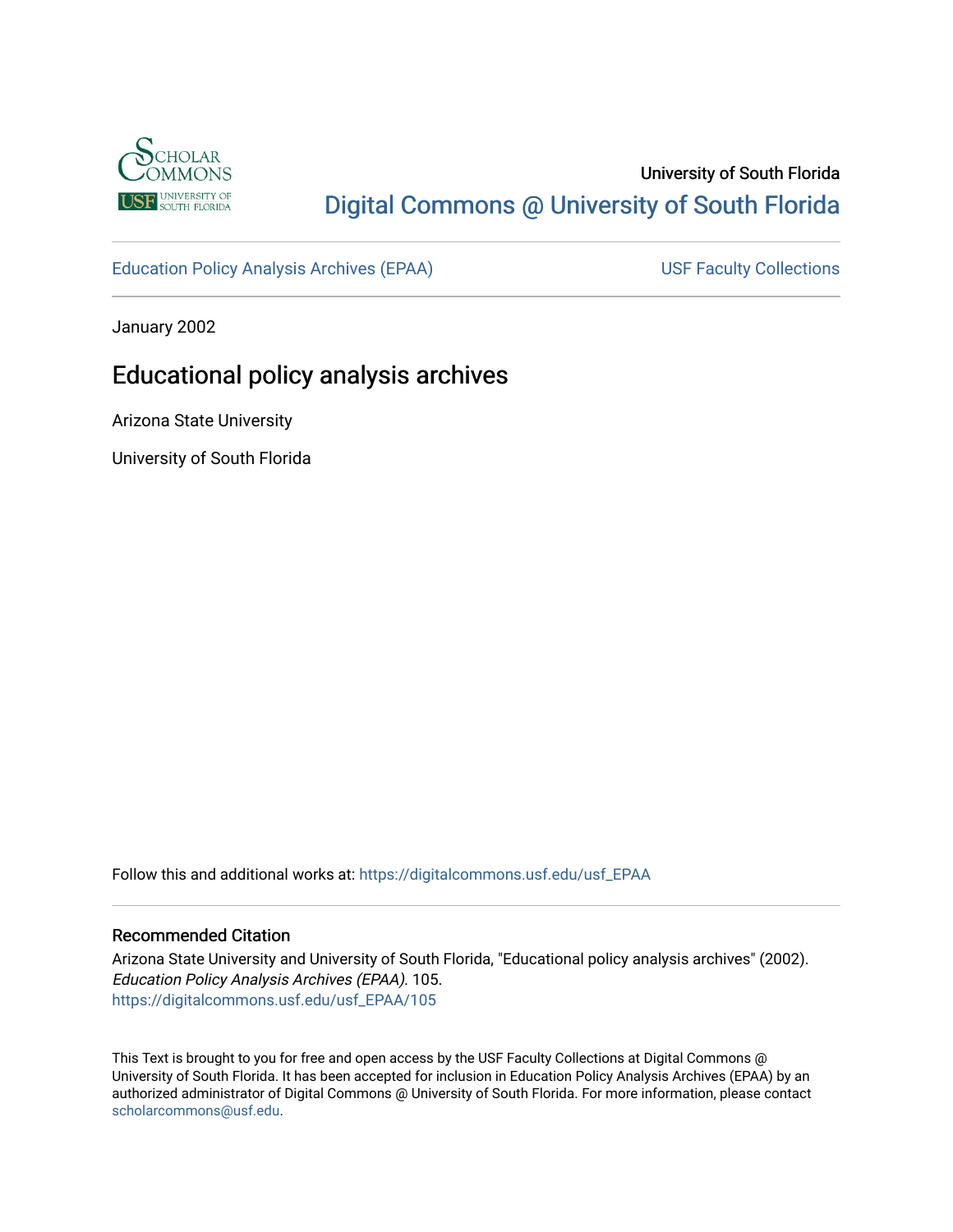# **Education Policy Analysis Archives**

**Volume 10 Number 5 January 14, 2002 ISSN 1068-2341**

A peer-reviewed scholarly journal **Editor: Gene V Glass** College of Education Arizona State University

Copyright 2002, the **EDUCATION POLICY ANALYSIS ARCHIVES** . Permission is hereby granted to copy any article if **EPAA** is credited and copies are not sold.

Articles appearing in **EPAA** are abstracted in the Current Index to Journals in Education by the ERIC Clearinghouse on Assessment and Evaluation and are permanently archived in Resources in Education.

## **The Power-discourse Relationship in a Croatian Higher Education Setting<sup>1</sup>**

**Renata Fox University of Rijeka Croatia**

## **John Fox University of Rijeka Croatia**

Citation: Fox, R. & Fox, J. (2002, January 14). The power-discourse relationship in a Croatian higher education setting. *Education Policy Analysis Archives*, *10*(5). Retrieved [date] from http://epaa.asu.edu/epaa/v10n5.html.

### **Abstract**

Croatian higher education system's public space is researched through a critical analysis of a Croatian faculty's discourse. Representing a typical faculty social situation, two council meetings— recorded in minutes—are critiqued. Both meetings' minutes provide evidence of discourse strategies of deception used by faculty power holders to create an illusion of consent. We attribute the success of the deception to council members' ideas about the Faculty's groups/individuals, relations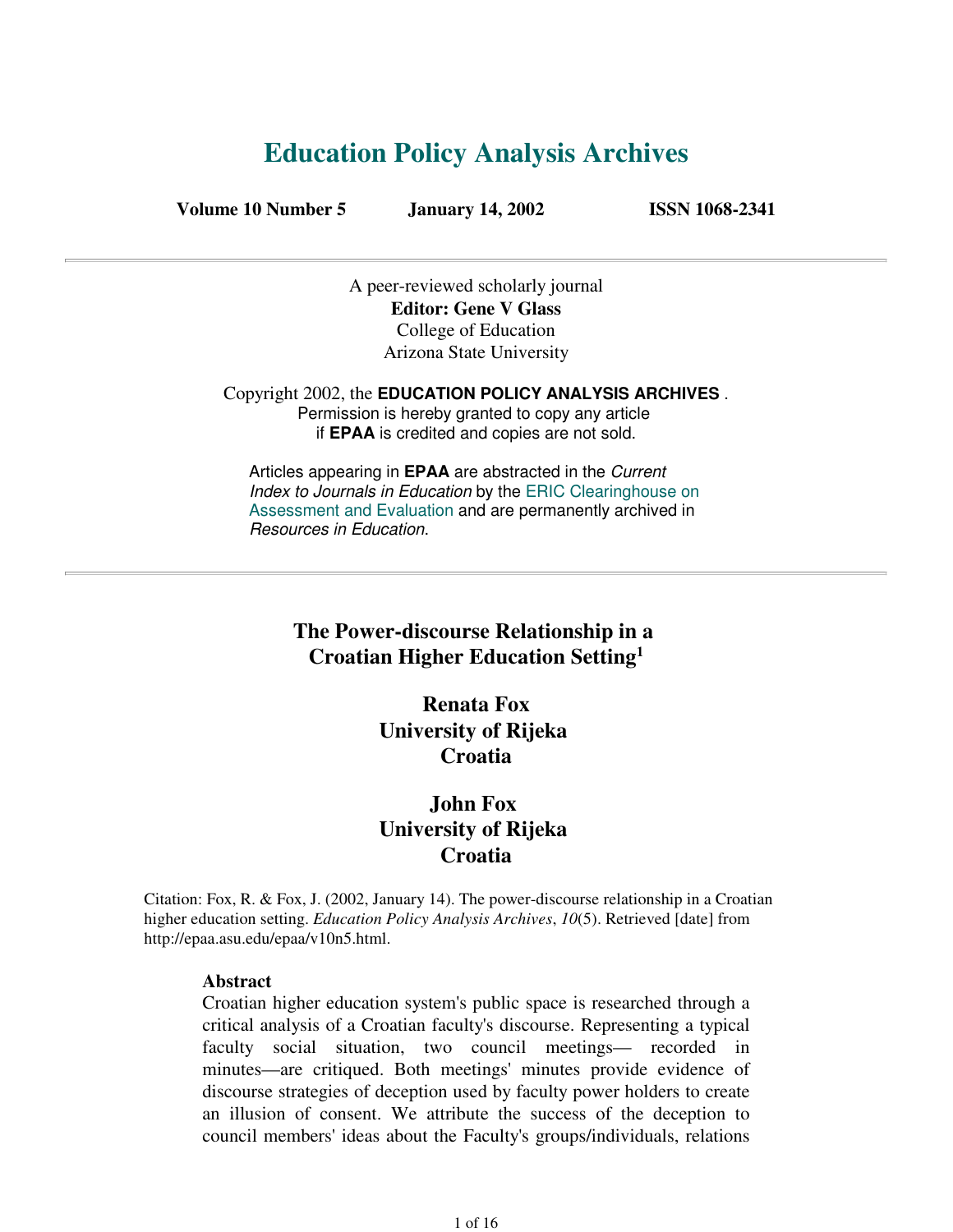and issues related to the Faculty's hierarchy, their rank within that hierarchy, and their position within the Faculty's social network. To support our argument, we explore how the Faculty power holders' discourse is built on a power/ideology/language formation. We conclude that, failing to critique the faculty's discourse, council members neglected their historical task of paving the way to democracy.

## **Introduction**

According to research on the quality of teaching in Croatia's tertiary education conducted by Ledić et al (1998), the position of education and the teaching profession in Croatia is critical (cf. also Marinković Škomrlj 2000). Croatian students demand changes, but know that they do not have the power to initiate them: their role is compulsorily passivised (Ledić et al 1998:633). Students' complaints range from a general lack of communication (mainly due to teachers' inaccessibility and/or unwillingness) to fear (created through teachers' threats /ibid. pp. 630-632/).

Tertiary education in Croatia is financed by the Ministry of Science and Technology (MOST) and regulated by the Law of Higher Education and the Law of Scientific and Research Activity, both passed in 1994, and both marked by numerous "deficiencies, contradictions, lack of clarity and gaps" (Dika 1998:V). In 1998, MOST published a "Blue Book," offering an interpretation of the laws. Responsibility for a Faculty's finances is held by the dean who has the authority to allocate funds at his/her discretion. In Croatia's deteriorating economy with growing unemployment—presently about 25% (out of which only 20% are entitled to some social benefit /Galić 2000:3/)—and low (teachers') salaries (Matković 2000:5), control over finances means power. For example, 10 per diems for travelling abroad approximately equals a teacher's monthly salary. There is a fierce battle going on out there between classes, groups, alliances and individuals: its purpose is to make or break relations of domination (Fairclough 1999a). Whereas the West clearly understands what democracy means, "postcommunist nations do not" (Savitt 1995:17). For them the emerging "new order" is only vaguely defined and understood. The scene, to quote Josip Županov, Croatia's leading sociologist, is a "unique combination of incompetency and corruption" (Srdoč 2000:5), dominated by the need for power and money (Fox 2000; Fox & Fox 2001).

This article researches the Croatian higher education system's public space through a critical analysis of a Croatian faculty's discourse. For the purpose of this analysis discourse is understood as a collection of interconnected texts, i.e. communicative events wherein social, cognitive and linguistic actions converge (Beaugrande 1997:10).

Representing a typical faculty social situation, two council meetings—recorded in minutes—are critiqued. Each meeting minutes is evidence of a discourse strategy (the how and what to say) of an act of deception—an attempt to move "someone's thinking in a wrong direction" (Ng & Bradac 1993:118), where "wrong" means away from the speaker's real intentions or feeling—used by Faculty power holders to create an illusion of consent.

As we shall show, the acts of deception feature knowledge and opinions about teachers'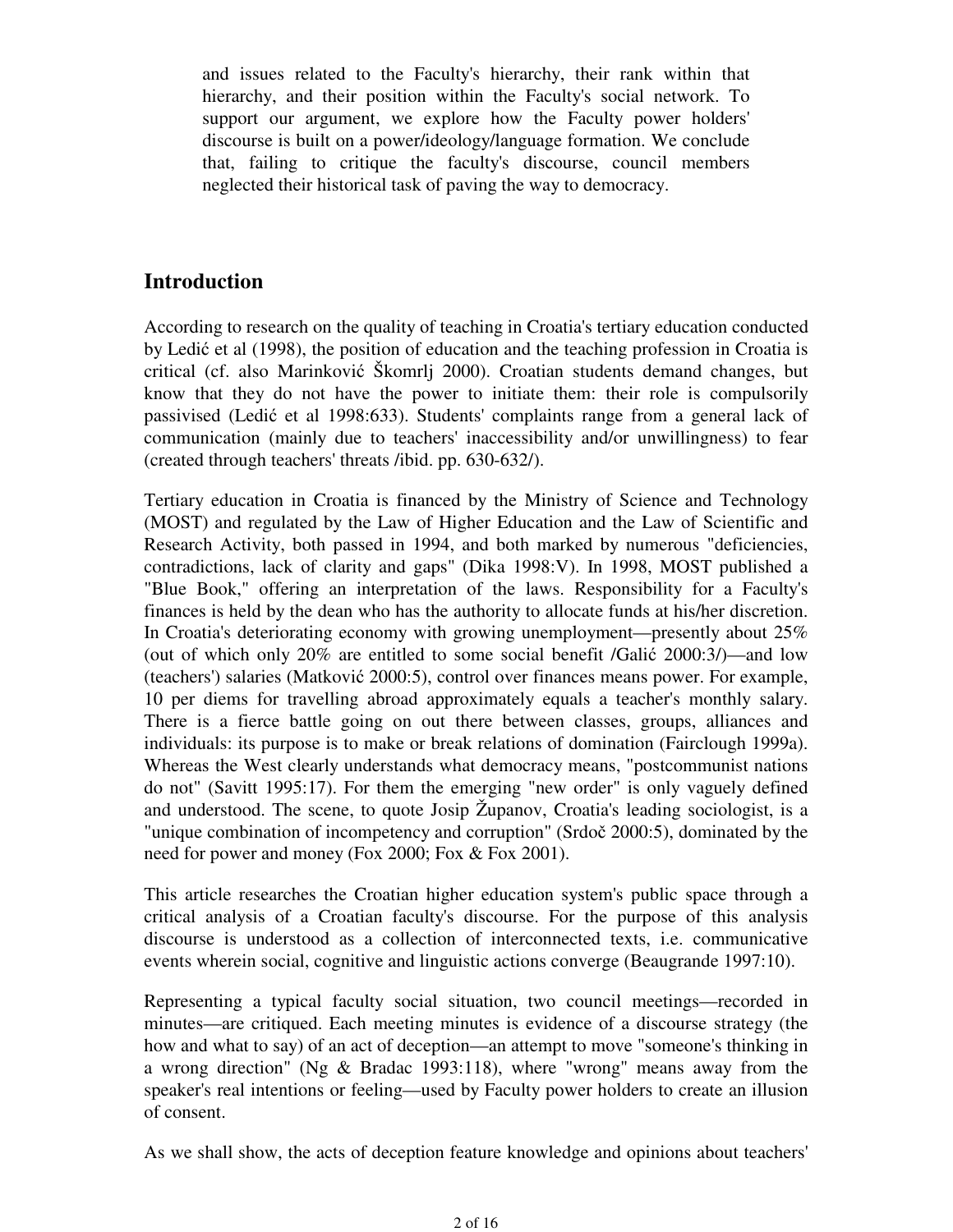(actual) selves, other council members (e.g. students), goals of interaction and important social dimensions of the council meeting itself. Critiquing the council meeting minutes, we shall demonstrate how "the semiotic (language, discourse in the abstract sense, text) figures as an element of the social" (Fairclough 2000:186). Put another way, we shall use the council meetings to systematically explore the "opaque relationships of causality and determination" (Fairclough 1999a:132-133) between (a) the council members' discursive practices and (b) wider social and cultural structures, relations and processes in the Croatian higher education system and Croatia itself. Finally, we look for a solution.

## **2.0 Council Meetings**

The following two cases refer to council meetings held at the Faculty for Ore Searching, Blue River University, Croatia (henceforth Faculty).

## **Case 1: A dean election campaign**

Setting: The Faculty for Ore Searching suffers from "massivity": over 2000 students in a comparatively small and inadequately equipped building (7 classrooms, 50 PCs). There is a pronounced tendency of increasing the total number of students through enrolling part-time students, paying students and opening dislocated departments. Due to sheer numbers, pedagogical standards defined by the Ministry of Science and Technology (MOST)—for example, the maximum permitted group size—are not respected. Students feel cheated and, consequently, are dissatisfied.

The winning candidate in a dean election campaign used the slogan "A chair for every student." He expanded the proposition in his program as follows: "From now the number of students to be enrolled will be limited and a new improved organisation of teaching processes will put a stop to overcrowded classrooms and lecture theatres."

He never kept his promise: In fact, the total number of students was increased. The dean's breech of electoral promise invited a reaction on two levels:

1. Teaching and administrative staff kept pretending everything was fine. If, for example, asked how (academically, administratively, physically) this enormous number of students should be dealt with, the vice-dean for teaching would say with a saintly smile: "one day it will be better." Any reference to the mass of students was considered an attack on the Faculty. Teachers who, for whatever reason, had to refer to the issue at the Faculty's council meeting, would ritually start with: "Please do not misunderstand me. I would be the last person to criticise this house, but we seem to have a problem with numbers ...." As a rule, any reference to "massivity" is omitted from council meeting minutes.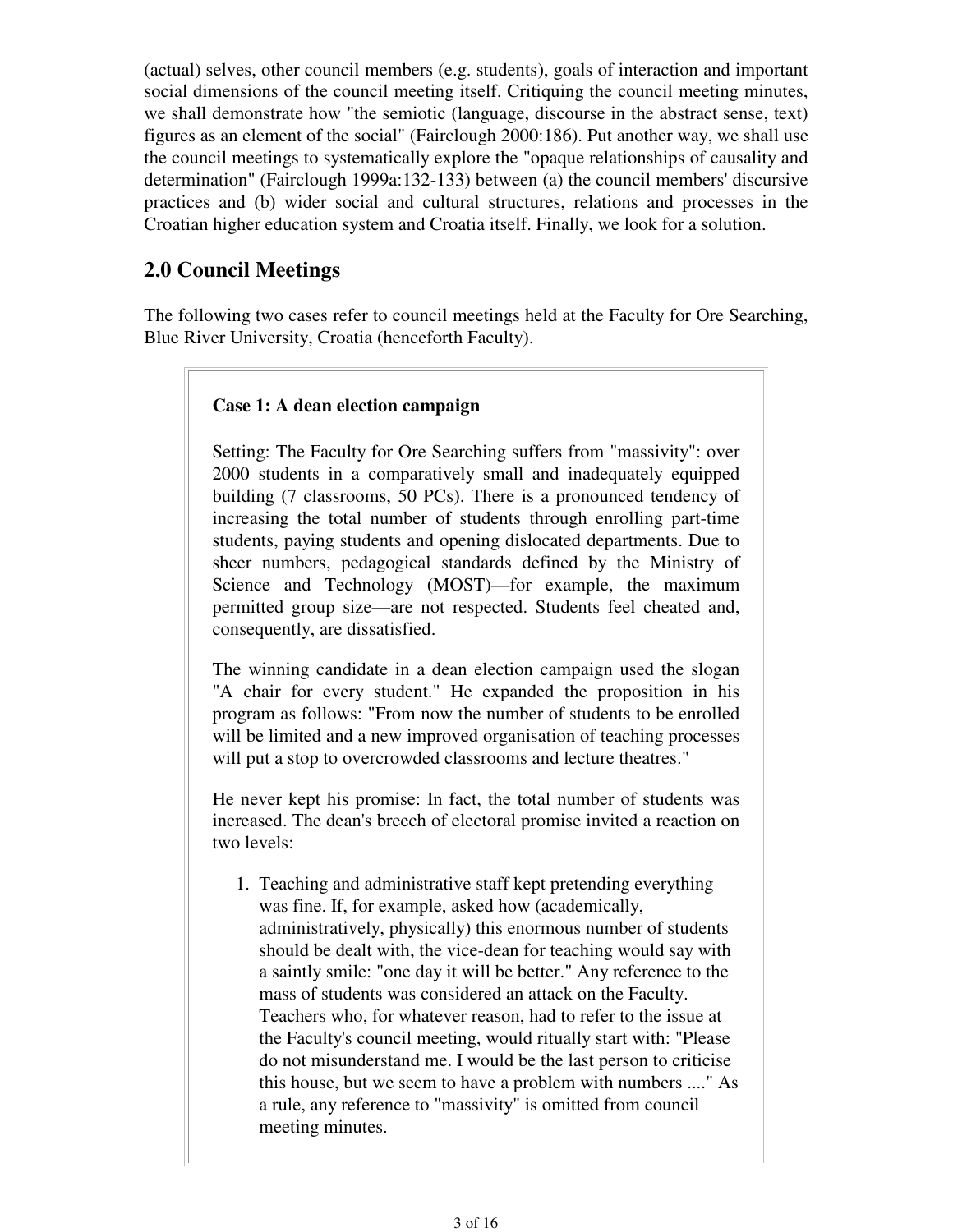2. Students felt let down and objected—via their representative—to the situation at the council meeting. The students' representative quoted the election slogan *A chair for every student* and openly stated that the promise had not been kept. His objection was disregarded; what is more, he was verbally attacked by his colleague, another student representative, during the meeting. His discussion was not mentioned in the meeting minutes. Following the meeting, he was advised not to "create any more problems." When informed about their representative's failure, students reacted with a graffito scribbled all over the Faculty: *Every student gets a chair, but not at this faculty*. The issue was never referred to again. It was omitted from meeting minutes. The student representative's objection to this omission, raised at the subsequent council meeting, was also omitted from the meeting minutes.

## **2.1 Case Interpretation**

The act of deception here is built upon the metaphor *chair*, a shorthand for the dean's explicit promise stated in his program:

"From now on the number of students to be enrolled will be limited and a new, improved organisation of teaching processes will put a stop to overcrowded classrooms and lecture theatres."

The success of the metaphor *chair* can be explained through a 3 phase procedure: identification, interpretation and acceptance. The procedure is founded on Kintsch's (1989:185-209) construction-integration model of discourse processing. First, all possible meanings (not just the relevant ones) of a word are initially activated—the identification stage. Following this, non-relevant meanings are soon deactivated—the interpretation phase, while the relevant ones raise their activation and spread into the rest of the discourse—the acceptance phase. Operations within the model make it probable that out of the whole meaning potential of a word, the intended (ascribed) meaning is highlighted.

Related to *chair*, then, identification is the interactants' (dean's, teachers', students') awareness of the existence of the metaphor, enabled through shared social knowledge. In the interpretation phase, non-relevant meanings (e.g., building a new lecture theatre as a possible solution to the space shortage) are deactivated. Interpretation is a result of the interactants' agreement on the ascribed meaning of the metaphor (reducing the number of students). The power of *chair* lay in its transparency and conventionality which enabled it to become a part of the electoral body's social cognition. Captured by their wishes with which the metaphor perfectly harmonised, the voters oversaw its arbitrariness and eagerly consumed the offered virtual reality. Their inability (or unwillingness) for reflective analysis of the Faculty's discourse prevented them from seeing *A chair for every student* as an act of deception. Finally, in the acceptance phase,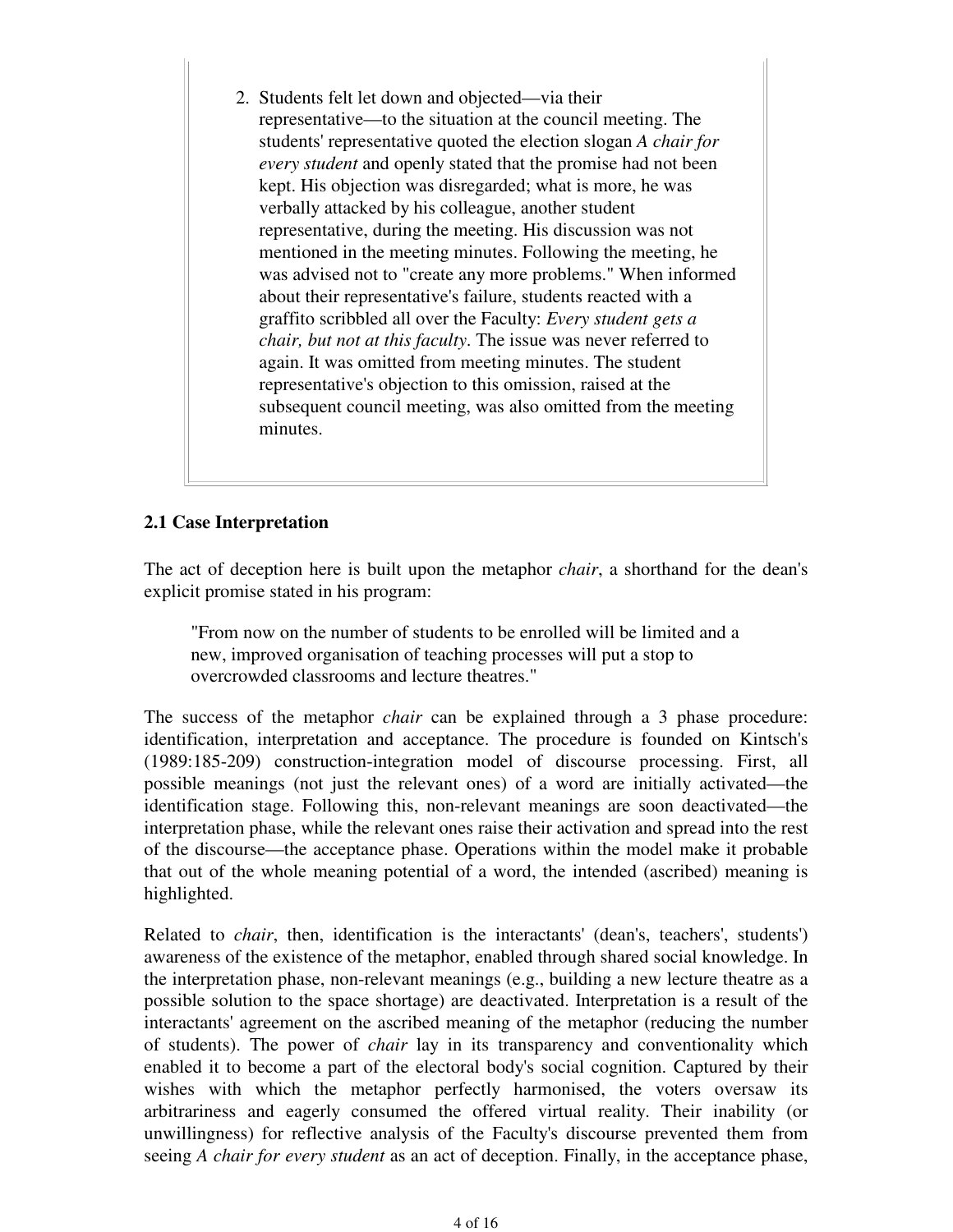the ascribed meaning of *chair* raised its activation and spread into the rest of the Faculty's discourse. Acceptance confirmed the reality of the metaphor. For all those teachers (and students) who saw reality as defined by *chair* (cf. Lakoff & Johnson 1980: 156-158), the metaphor was true.

### **Case 2: Access to information**

Setting: The dean is perceived by both Faculty staff and students as an autocratic manager who relies on coercive/reward power and forces compliance. He gives selected Faculty council members (both teachers and students) privileges (e.g., fees, grants) which they—in order to maintain social relationship—have to honour through obedience.

During his first year of office the dean assumed total control of the institution. All information about national/international conferences/events is collected in his office. The dean personally decides on who gets what information. According to him, allocation of information is in the best interests of the Faculty: teaching staff receive information related to their area of teaching and scientific affiliations. Every now and again, however, teachers do complain of not having been informed of a particular event (Note 2). A case in point is the Croatian association of Ore Engineers' annual meeting held in hotel *Glitzy,* Zagreb, which was attended by Faculty management. Surprisingly, teachers actually living in Zagreb were not informed. Another similar example is the International jubilee congress *Ore Searching and the Environment* held in China, which the dean attended. Information about the congress was never passed on to teaching staff. Again, criteria of access to information were questioned by teaching staff. It was pointed out that environmental issues are covered by three Faculty teachers in their graduate and postgraduate courses, who have published in this field both in Croatia and abroad (which the dean has not).

## **1st Council meeting**

A member of the teaching staff, JJ, raised the question of access to information. He stated that not all teachers were being informed about national/international conferences, and that criteria for disseminating information were not transparent. He suggested, therefore, a central information portfolio, which would contain all conference-related information received by the Faculty, to be kept in the library, available to all staff.

The dean objected, claiming that conference information—depending on the conference topic—was allocated to relevant Faculty departments, and that the system worked just fine.

JJ pointed out that what he was suggesting was total communication,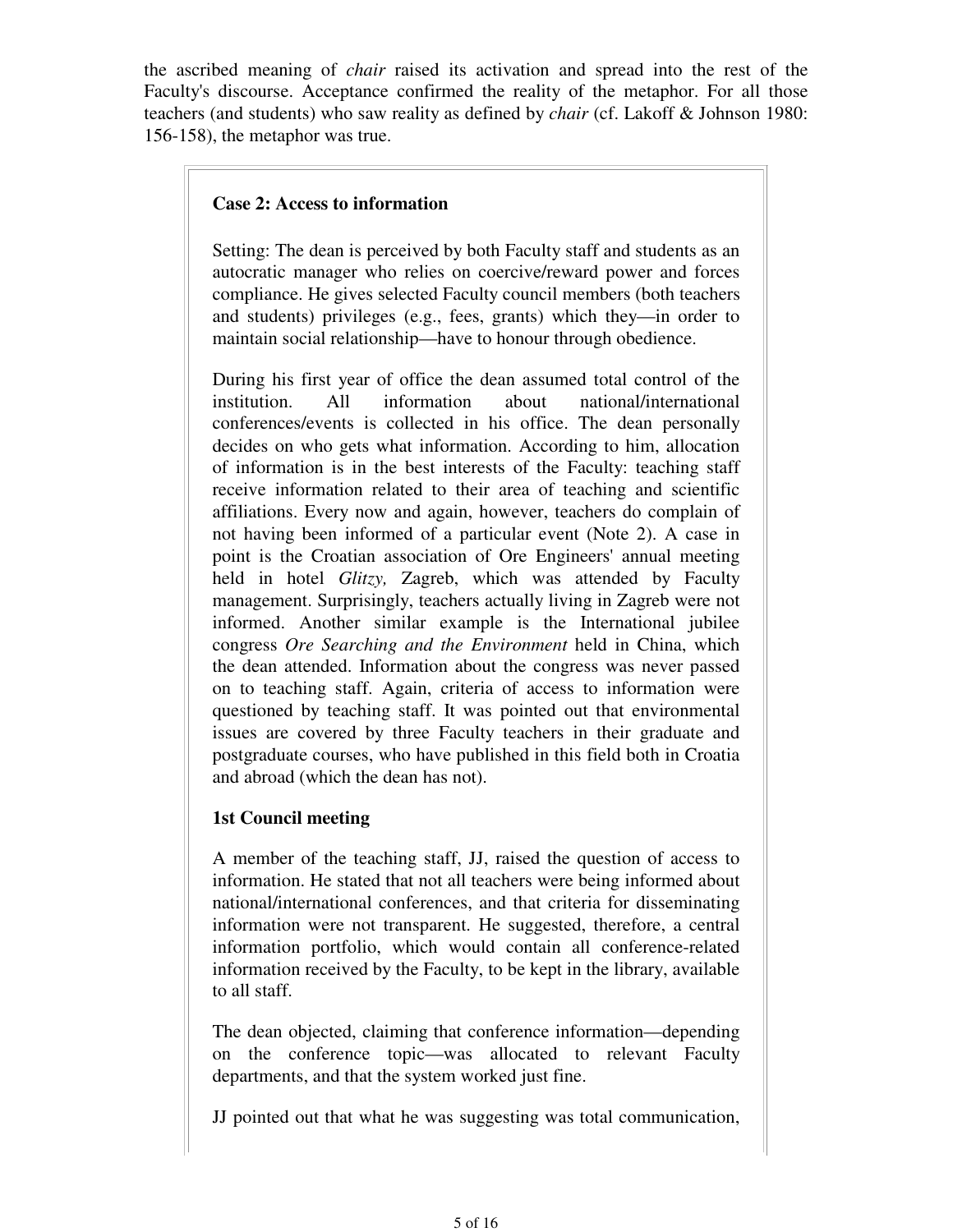i.e., all research-related information available to all teachers, which, in his opinion, would be in the best interest of the organisation.

The dean called over three teachers (heads of departments for economics, management and foreign languages). They confirmed that the system worked just fine and there was no need to change it. Students did not participate in the discussion (Note 3).

### **2nd Council Meeting**

JJ objected to the minutes of the 1st meeting. (Council meeting minutes are circulated to council members almost four weeks after the meeting, usually less than a week before the next meeting.) There was no mention of his discussion. He repeated his discussion and requested that it be included in the minutes. The recording secretary declared she would include it in the minutes.

## **3rd Council Meeting**

The minutes of the 2nd meeting noted JJ's discussion as follows: "JJ objected to the minutes of the 1st meeting, as his discussion was not correctly interpreted." Again, JJ objected to this, stating that he had originally objected to the minutes of the 1st meeting because his discussion was *omitted,* not *wrongly interpreted.* The recording secretary consulted her notebook and said: "That's correct. This is my mistake. It will be recorded in the minutes."

### **4th Council Meeting**

There was no mention of anything at all related either to JJ's discussion or secretary's admission of error in the minutes of the 3rd meeting.

## **2.2 Case Interpretation**

The act of deception here is built on a continuum of misrepresentations (cf. Metts, 1989) of JJ's suggestion, ranging from omission of relevant information in meeting minutes to falsification—contradiction of truthful information. Omission is marked by silence; falsification by a particular lexical choice—the use of *interpreted* rather than *omitted*.

It would be a mistake to define the omission of information—in effect silence—negatively, i.e. as a mere absence of speech. All omissions in the meeting minutes had propositional content, which made them equally important to any formational unit of linguistic production and any element of discourse (Fox 2001:23). Both omissions (in the 1st and 3rd meeting minutes respectively) were made to produce an impression of consent, aimed at controlling public space.

Whereas the verb *interpret* represents a cognitive endocentric process featuring "inner"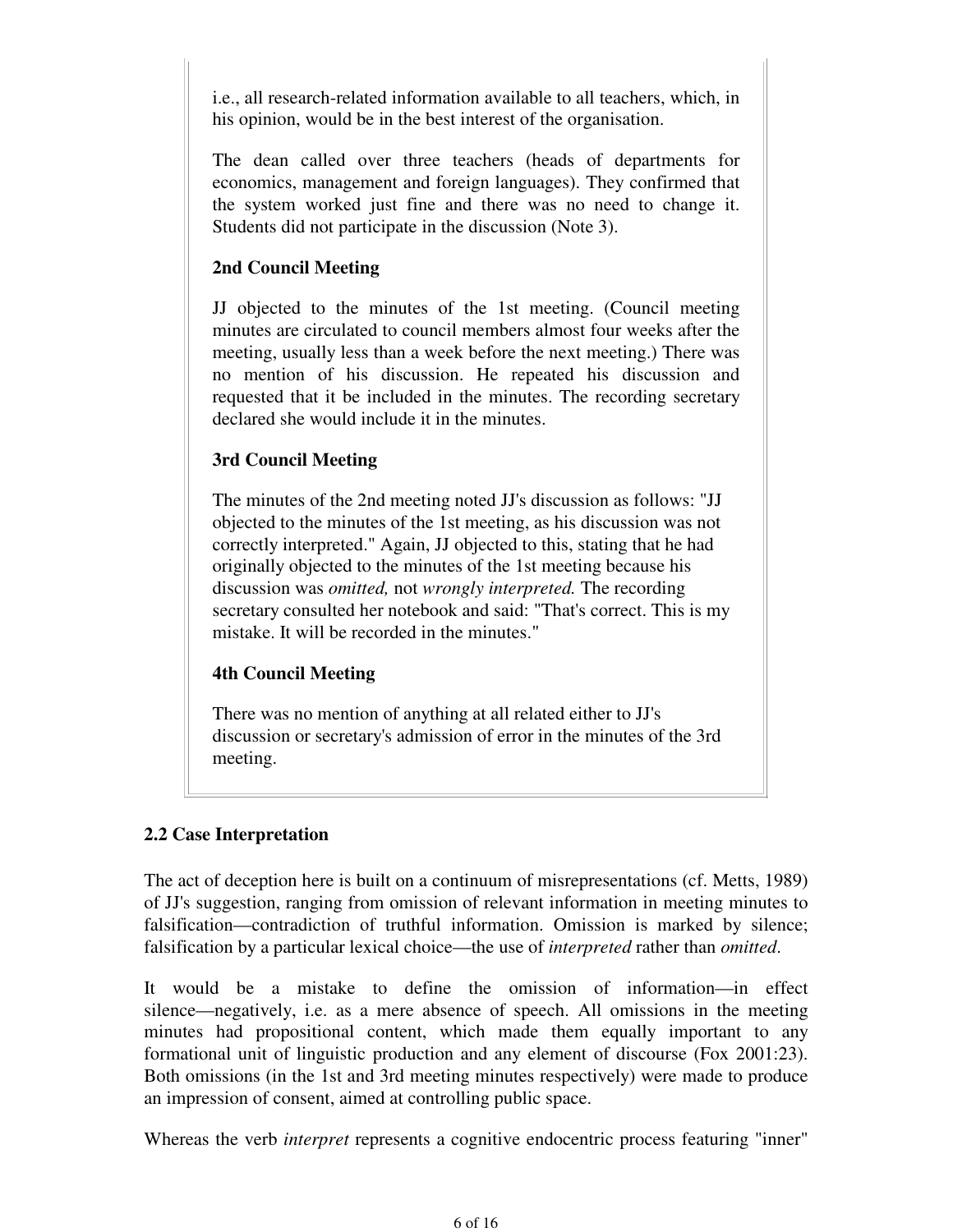events and is associated more to mental or data-based activities, *omit* represents an exocentric process, featuring "outer" events and is associated more to behavioral or material-based activities (cf. Beaugrande 1997:208-213). *Interpreting* entails effort and attention on behalf of an agent, it involves a subject (someone who interprets). It is a process open to the agent's control, who can either initiate it or refrain from it. *Omitting* entails a simple non-effortful static quality. It emphasises the process in its own right. Whereas a process of *interpretation* has no direct target, *omission* tends to have a direct target, an affected entity expressed as an object, for example JJ's suggestions.

Use of the word *interpreted* instead of *omitted* in the minutes created inferences crucial to the success of the act of deception. The dean was portrayed as intensely cognitively involved in the Faculty's discourse. At the same time, he was removed from the discourse as the sole agent who had no direct target. The Faculty's discourse became a shared one with no affected entity. Briefly, skillful formulation of meeting minutes created a virtual reality where JJ's objection was lost, and, consequently, the dean's accountability to the objection. A potentially discreditable situation was turned into a creditable one.

## **3.0 Explaining the success of deception**

If, as our above anaylsis suggests, we accept that (1) faculty power holders committed acts of deception, and (2) assume that Faculty council members were cognizant of the deceptions, then, council members' absence of participation and criticism—expressed through their persistent silence—was, in effect, a vote of acceptance. Why did council members accept the deceptions?

We argue that their acceptance was a result of their social cognition of the Faculty's discourse: dominating social norms and rules which were simply translated into "specific constrains of discourse" (see van Dijk 1996:167). Social cognition is a socially shared system of social representations which may be "conceptualized as hierarchcal networks organized by a limited set of relevant node-categories. Social representation of groups, for instance, may feature nodes such as Appearance, Origin, Socioeconomic goals, Cultural dimension and Personality. These categories organize the propositional contents of social representations, which not only embody shared social knowledge, but also evaluative information, such as general opinions about other people as group members' Briefly, social representations include "socially shared cognitive representations, about social phenomena, including social groups, social relationships, or social issues or problems" (van Dijk 1996:166).

Social cognition includes too what van Dijk has called individual "(situation) models", i.e. cognitive representations of personal experience and interpretation, which include personal knowledge and opinions of other persons, of specific events and actions (van Dijk 1996:166). Models are the cognitive counterparts of situations.

### **3.1 Routine overlearned reaction of compliance**

One social representation which perhaps explains council members' reluctance to criticise during the council meetings was a "routine, overlearned reaction" of compliance (Folkes 1985:133), subject to their involvement in the message (the lower the involvement, the less critical the information processing), their preparedness for the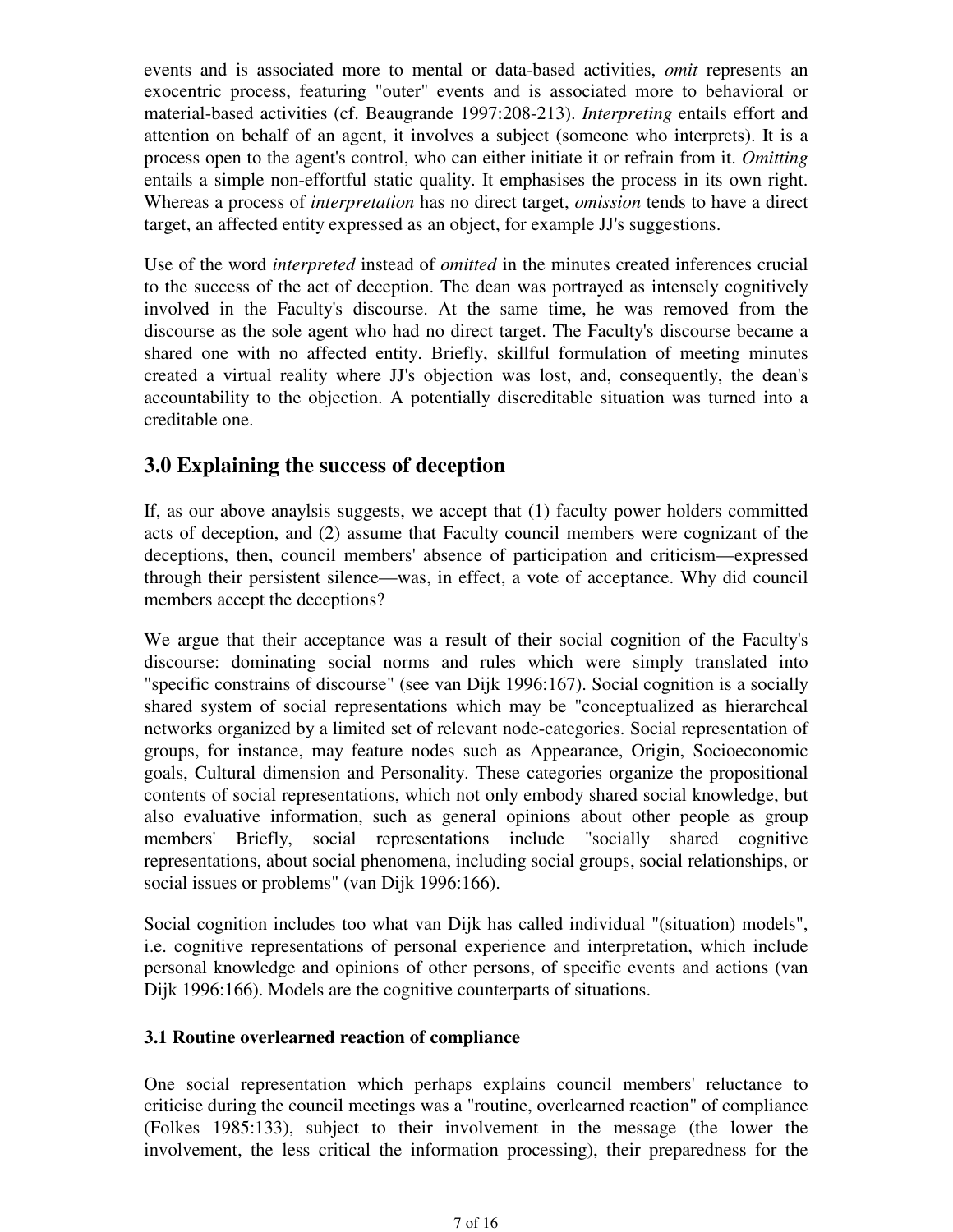content of the message, and on their need for cognition (Petty and Cacioppo 1986). In a world where information production is much faster than information consumption, an individual's attention is inevitably diverted from message content to message form (Cialdini 1984; Redfern 1989). If the form of a message appears appropriate, the audience will be less inclined to question its content (Ng & Bradac 1993:133-134). The Faculty's council meeting minutes are excellent examples of *appropriate* "orderly interaction" (cf. Fairclough 1999a:28): an interaction which makes most participants feel (or pretend to feel) that things are "as they should be." A perception of orderliness was created by preplanned turn taking (during the meeting), which eliminated the need for a wider discussion. Individual power holders' turns (dean's, vice-deans', secretary's, heads of departments', "initiated" students' representatives") were fitted harmoniously together. Besides two individual challengers, nobody objected to either properties or effects of the discourse.

Both Case 1 (except for the student representative) and Case 2 (except for JJ) are marked by council members' low involvement and low need for cognition. In case 1 there was a manifest difference between teachers' and students' attitude towards the message (*A chair for every student*). Accepting the message at its face value, the teachers demonstrated a low involvement and low need for cognition. As the message was announced well in advance—copies of the candidates' applications for the dean's office were submitted to all members of the council two weeks before the council meeting—unpreparedness for the message is not an explanation (or excuse). Repeatedly questioning the validity of the message, students, on the other hand, manifested a high degree of criticism, high involvement and a high need for cognition. Their individual (situation) model was different to that of their teachers'.

Similar to Case 1, council members (teaching staff) in case 2 again demonstrated low involvement manifested in the absence of discussion (out of 36 teachers present at the council meeting, nobody expressed an opinion). As the agenda for the council meeting was distributed to council members almost a week in advance, unpreparedness, for the message, as in Case 1, cannot serve as an explanation for lack of response. Council members showed too a very low need for cognition. They uncritically processed information, and refused to accept the idea of total communication, which in itself aimed for an increased level of cognition. They rejected the idea of total communication not only within a particular social situation (council meeting), but also on a metalevel. Although aware of the fact that total communication would have been in their interest, students refrained from comments. Their low degree of criticism was a clear sign of low involvement and a low need for cognition. In contrast to Case 1, the students' behavior here was similar to that of their teachers.

To sum up, both case 1 and case 2 council meeting minutes show council members' overlearned reactance of compliance manifested in their low degree of criticism, low involvement in the message and low need for cognition. Individual variations (in Case 1 a students' representative, in Case 2 JJ) were a result of individual cognitive representations which were at variance from the rest of the council. We argue, however, that what really influenced council members' behaviour are social representations primarily related to the Faculty's hierarchy, their rank (title) within that hierarchy, and their position within the Faculty's social network (willingness to participate in relationships of authority, reciprocation and ingratiation). We suggest that it was the dominating group's power/ideology/language formation which influenced council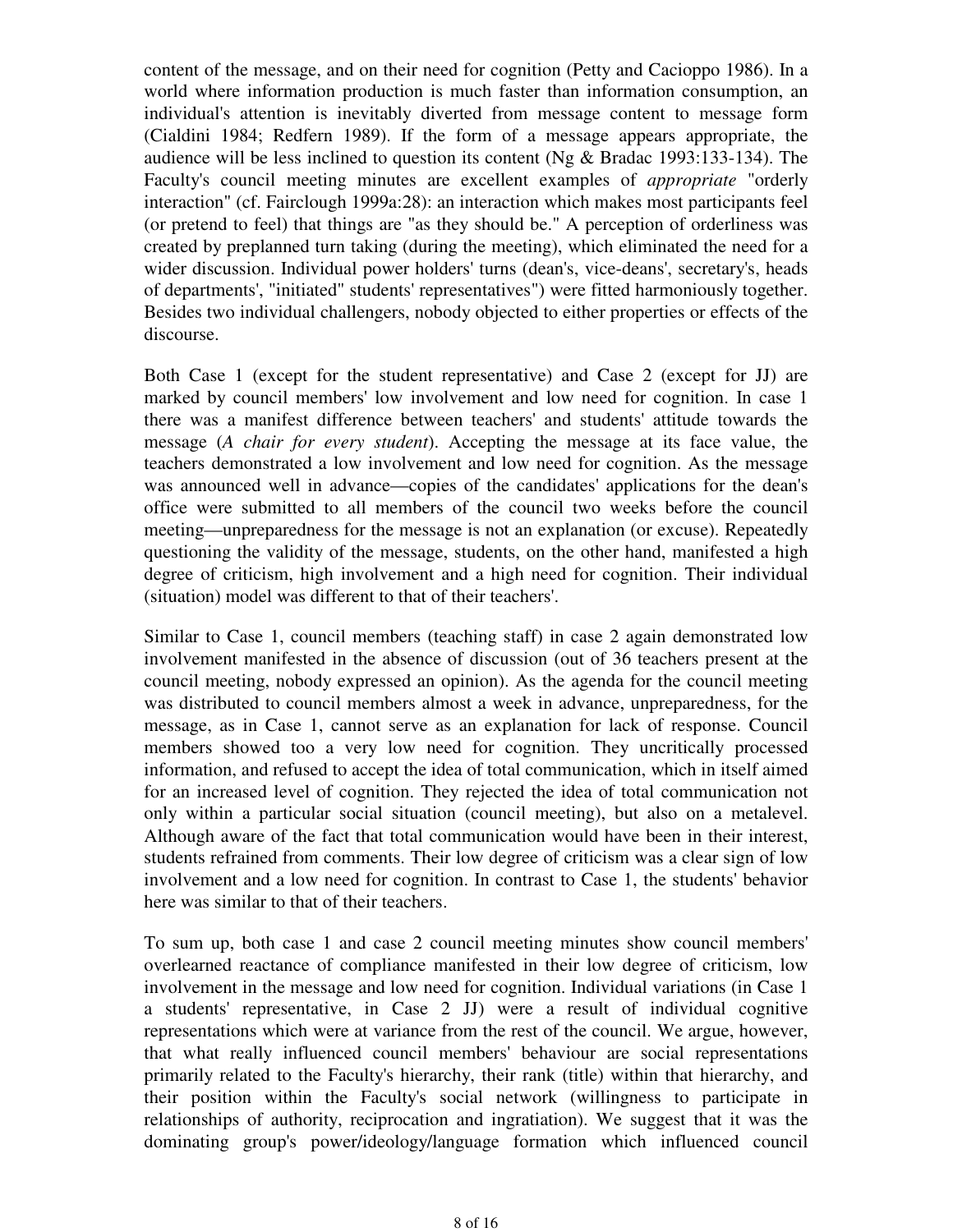members' social cognition, which, in turn, enabled the power holders to successfully use the strategies of deception.

## **3.2 Power**

The dean's authority gave him the legitimate right of function "to give orders and expect to be obeyed" (Smith & Vigor 1991:21). Creating obligations through giving selected members of staff extra assignments cum fees, which they had to honour through obedience to maintain social relationships, he was able to influence their behaviour through reciprocity. By enhancing the rewarding aspects of cooperation through pointing out similarities between himself and staff members, through self-deprecation and other-enhancement (Dickson et al 1993:1155), he was able to create ingratiation. For example, in Case 2, the secretary took the blame for incorrect minutes to save her boss from public embarrassment. Acting in line with rules of a reciprocity network, she symbolically reinforced her subordination, and made the dean's face "shine more clearly" (Jackall 1996:99). In return, she could hope for certain perquisites, such as protection for mistakes made, fees for "extra-assignments," benevolent treatment etc., as such is "the business of preservation of privilege" (Lomnitz 1977:206).

## **3.2 Ideology**

Aware of changing alliances and balances, the dean knew that his power depended not only on his hierarchical position, but also on his ability to naturalise (Fairclough 1999a:27-35) his discourse through ideology: the greater the level of naturalisation, the more difficult it is to recognise discourse as an ideological representation of reality. For the dean, ideology became essential to produce and reproduce relations of power and domination (Fairclough 1995:14). He was able to use ideology "in the service of power" (Thompson 1990) simply because he had the social power to make his discourse seem as non-ideological "common sense", opaque and accepted as the Faculty's discursive norm.

Carrying the Faculty's ideology, the dean's discourse had to be perfectly naturalised. The instrument of naturalisation in Case 1 was a metaphor (*chair*) and in Case 2 lexical choice (*interpreted* instead of *omitted*). Naturalisation enabled the Faculty's ideology *The institution will serve personal interests of the power holders* to be turned into an opaque *Individual interests* (meaning, in fact, the interests of the dean's opponents) *must be sacrificed for a common goal.* As any other ideology, the Faculty's ideology was hidden, rendering the dean's power untraceable, and thus establishing an ideal frame for deception.

## **3.3 Power hiding**

As argued by Ng and Bradac (1993:191), power hiding is the most subtle and complex of all power—language relationship models. The power-hiding effect of the dean's discourse is seen in contradictions between publicly declared intentions and actions. Whereas both the electoral slogan and meeting minutes claimed the Faculty's primary objective to be quality, in reality, promises were broken and channels of communication closed. Both Case 1 and Case 2 show a combination of, predominantly individual, *power to* and, predominantly collective, *power over* (cf. Ng and Bradac 1999:3). *Power to* is visible in the dean's efforts to achieve his personal goals and hinder others' achievements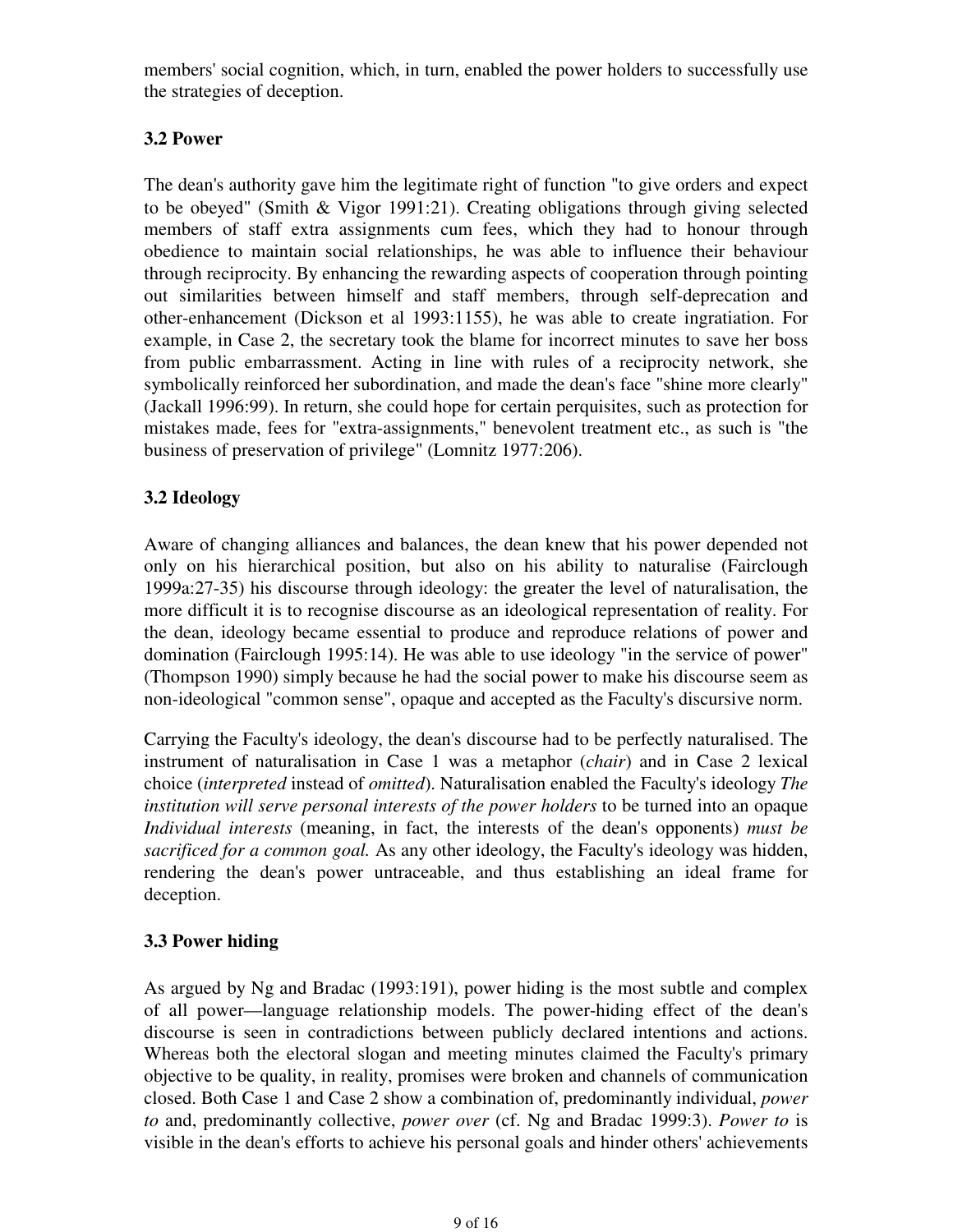of goals (through total control of the Faculty and personalised criteria). *Power over* is visible in the Faculty's social network through which the dean maintains relations of authority, reciprocity and ingratiation (e.g. the secretary taking the blame for the dean). Both cases confirm Foucault's (1980) great truism that the residence of power is neither an individual nor an institution, but a network of human relations. Is there a solution?

## **4.0 Towards a Solution**

Through control of knowledge and a strategic use of the Faculty's discourse, the dominating group is able to manufacture consent, essential for power/ideology reinforcement. The relationship between power and discourse at the Faculty has simply become a question of democracy, and, as Fairclough (1999a:221) emphasised, "those affected need to take it on board as a political issue."

Both teachers and students are in a need of social emancipation which, inevitably, is about tangible matters, such as the right to work, access to resources and distribution of wealth (cf. Fairclogh 1999b:233-234). With time, the dominated group's (most teachers, students) forced compliance should create a resentment which, if turned into an organised force and used as an impetus for a power struggle, could become an instrument of resistance. The rebellion of the oppressed will of course be resisted by the present power holders. As Faculty management tends to rely on coercive power, the first prerequisite of resistance will be courage (cf. Kreitner & Kinicki 1992). Only if enough audacity and persistence for a prolonged personal struggle is accumulated by the oppressed, can there be a "rising of consciousness" (ibid. p. 234), which in turn will empower the oppressed to engage in a struggle towards emancipation.

In their resistance, the Faculty's oppressed will need a leader, a person who will function as a "catalyst" (Fairclough 1999b:234). It is generally believed that the catalyst should possess two qualities: (1) some theoretical knowledge to be able to assume the role of a coach, and (2) the experience of the oppressed in order to gain trust and be accepted by the group. In real life, however, the catalyst is often a dissident from a dominating group who, anticipating change in the balance of power, somersaults into the new role. At any rate, it is through a catalyst's assistance that the Faculty's oppressed will start learning how to deal with discourse-related issues of power.

The first sign of changing social representations and individual situation models of the Faculty's council members will be questions related to ideology and discourse:

- What is the Faculty's ideology?
- What is the relationship between the Faculty's ideology and the dominant discourse?
- How transparent is the Faculty's dominant discourse?

Learning about the effects of ideology upon discourse, and, in turn, of discourse upon ideology should help the dominated group to denaturalise the Faculty's ideology, i.e. recognize it as such. The bond between social determinations (a struggle for power maintenance) and discourse effects (naturalisation of ideology), previously opaque to many participants, will become clearer. Increased discourse awareness will provide the oppressed with the means to "challenge, contradict and assert" in an environment where the power network expects them to "agree, acquiesce and be silent" (Fairclough 1999b:235).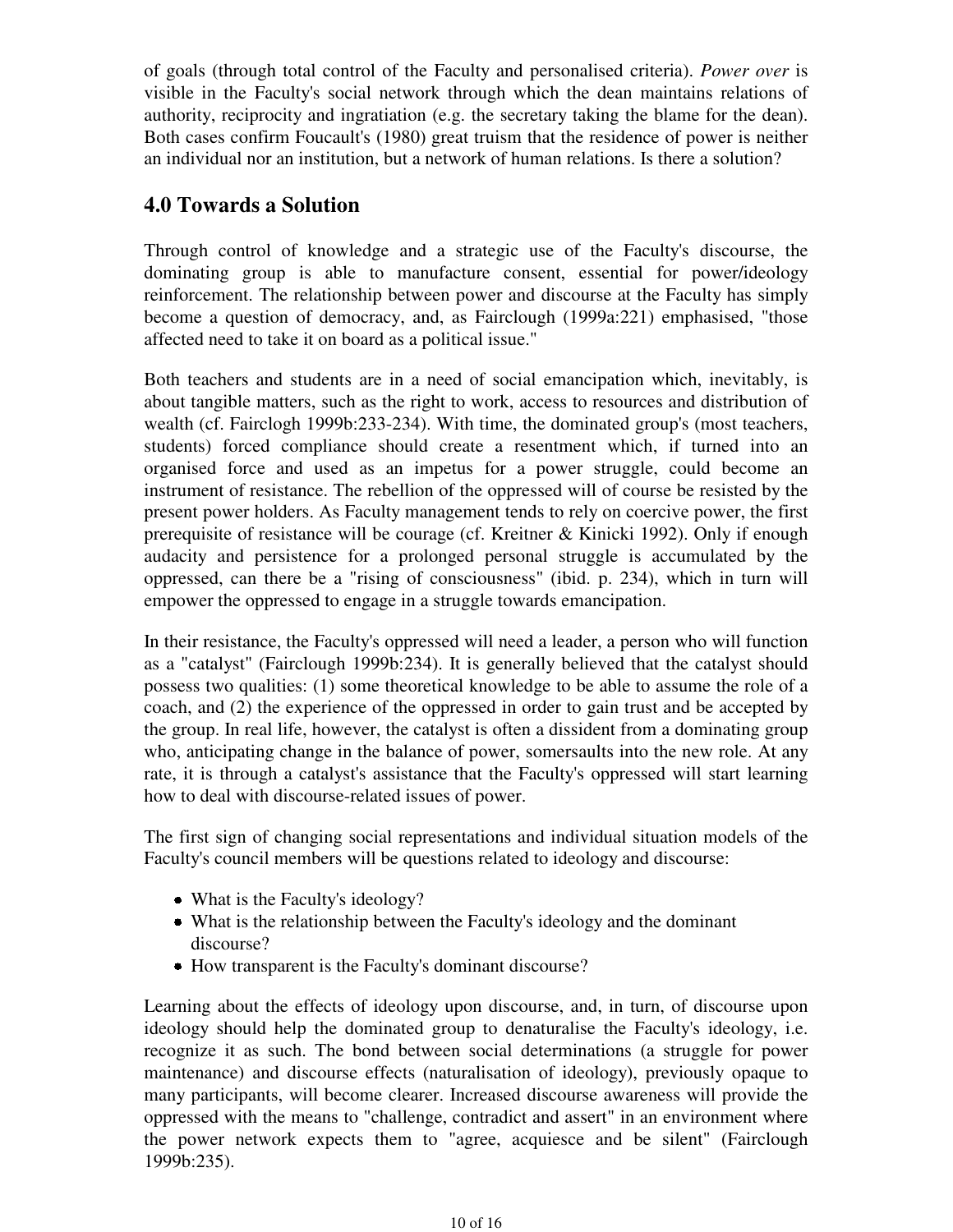## **5.0 Conclusion**

In this article, we have argued how a power/ideology/language formation enabled acts of deception to be used for personal gain at the cost of democracy. In both Case 1 and Case 2, we attribute the success of deception to the council members' social cognition of the Faculty's discourse which supported the dean's power and teachers' acceptance. The absence of interface—with exception of student representative's reaction in Case 1 and JJ's in Case 2—between council members and the Faculty's discourse is evidence of compliance for tangible reasons: right to study, right to work, salary and promotion—prerogatives which in a democratic environment are taken for granted.

The capacity for language critique (increased critical language awareness, which enables one's participation in discourse and patterns of social power) is usually given to the individual through educational institutions (Hawkins 1984; Fairclough 1999a:220). Suggesting how to construct a "linguistics for the next century" (Candlin 1999:x), CDA contributes, as pointed out by Urry (2000:174), to assuring full cultural participation—in terms of possessing information, representation, knowledge and communication—of all social groups within world society, thus paving their way to "global citizenship." Failing to critique the faculty's discourse, council members neglected their historical task (cf. Fairclough 1999a:220): inculcation of cultural meanings, social relationships and identities, improvement of communicational skills, and, above all, development of capacity for language critique.

Through manufacturing consent, Faculty power holders naturalised the "subject positions" of Faculty staff and students (Fairclough 1999b:105). Not until the Faculty's discourse becomes more transparently related to ideology, will Faculty staff and students be able to transform from "powerless subjects" to "powerful participants" (Fairclough 1999b), and become part of the *power-language* link. Only then, will discourse at the Faculty for Ore Searching move into an associational public space where "differences are brought together" and become "action in concert" (Arendt 1973:56). Emancipation of the Faculty's staff/students will be attained through language, but also manifested in it. This is inevitable, for power goes to those who are "seen to do well" (Kanter 1977), and who is more aware of that than the oppressed?

## **Notes**

<sup>1</sup> Research for this article was realised within a three year (1997-2000) ALIS (Academic Links and Interchange Scheme) project *Hotel & Tourism Management Education Development*. Supported by the British Council and MOST, it was one of a series of research projects aimed at aiding universities in postcommunist transitional countries in developing their courses and curricula.

 $2$  Withholding information is typical for authoritarian management, who, perceiving knowledge as power & money, will not share it easily. Anybody who insists on free information dissemination is treated as a menace to the organisation's power structure (cf. Davenport 1994; Legge 1995).

 $3 \text{ In a more participative climate}, \text{JJ's suggestion could have been used for creating a.}$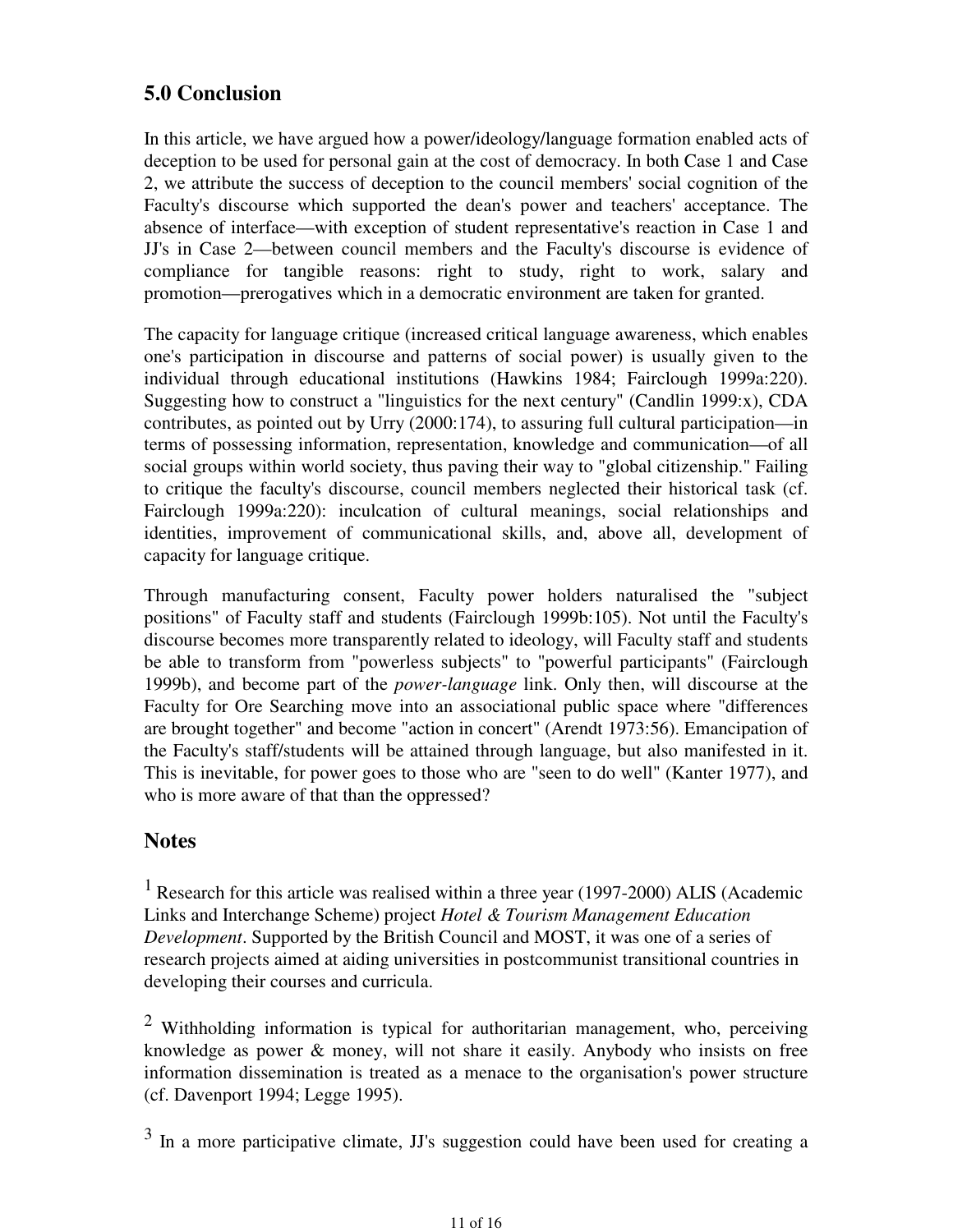programmed conflict, i.e. inviting all Faculty council members to defend/criticise the suggestion on the basis of facts, rather than personalities and individual interests (Kreitner & Kinicki 1992: 376-381).

## **References**

Arendt, H. (1973) *The Human Condition.* University of Chicago Press, Chicago

Candlin, C. 1999. *General Editor's Preface to Norman Fairclough* "*Critical Discourse Analysis"*. London: Longman, pp. vii-xi

Beaugrande, R. de (1997) *New Foundations for a Science of Text and Discourse: Cognition, Communication, and the Freedom of Access to Knowledge and Society.* Norwood, New Jersey: Ablex Publishing Corporation

Cialdini, R. B. 1984. *Influence: How and why people agree to things.* New York: Morrow

Davenport, T. H. (1994) Saving IT's Soul: Human-Centered Information Management. *Harvard Business Review*, March-April, pp. 41-53

Dickson, D., Saunders, C. & Stringer, M. (1993) *Rewarding people: the skill of responding positively*. London: Routledge

Dika. M. (1998) Foreword—a reviewers' word. In D. Bošnjak, Z. Pičuljan and D. Rajčić *An Interpretation of The Law of Higher Education and the Law of Scientific and Research Activity*. Zagreb: Hrvatska sveučilišna naklada

Fairclough, N. (1995) Media Discourse. London: Edward Arnold

Fairclough, N. 1999a. *Critical Discourse Analysis*. London: Longman

Fairclough, N. 1999b. *Language and Power*. London: Longman

Fairclough, N. (2000) Discourse, social theory, and social research: The discourse of welfare reform. *Journal of Sociolinguistics*, Vol. 4, No. 2, pp. 163-195

Folkes, V. S. 1985. Mindlessness and mindfulness: A partial replication of Langer, Blank & Chanowitz. *Journal of Personality and Social Psychology*, 48, pp. 600-604

Fox, J. (2000) Approaching managerial ethical standards in Croatia's hotel industry. *International Journal of Contemporary Hospitality Management,* 12/1, pp. 70-74

Fox, R. (2001) *Business Communication*. Zagreb: Hrvatska sveučilišna naklada

Fox, R. & Fox, J. (2001) Transformation and power: the Croatian case. *International Journal of Contemporary Hospitality Management,* 13/1, pp. 43-46

Foucault, M. (1980) *Power/Knowledge*. Brighton: Harvester

Galić, G. (2000) On New Year's Eve every fourth employee on the dole. *Novi list / poslovni*, 20 December 2000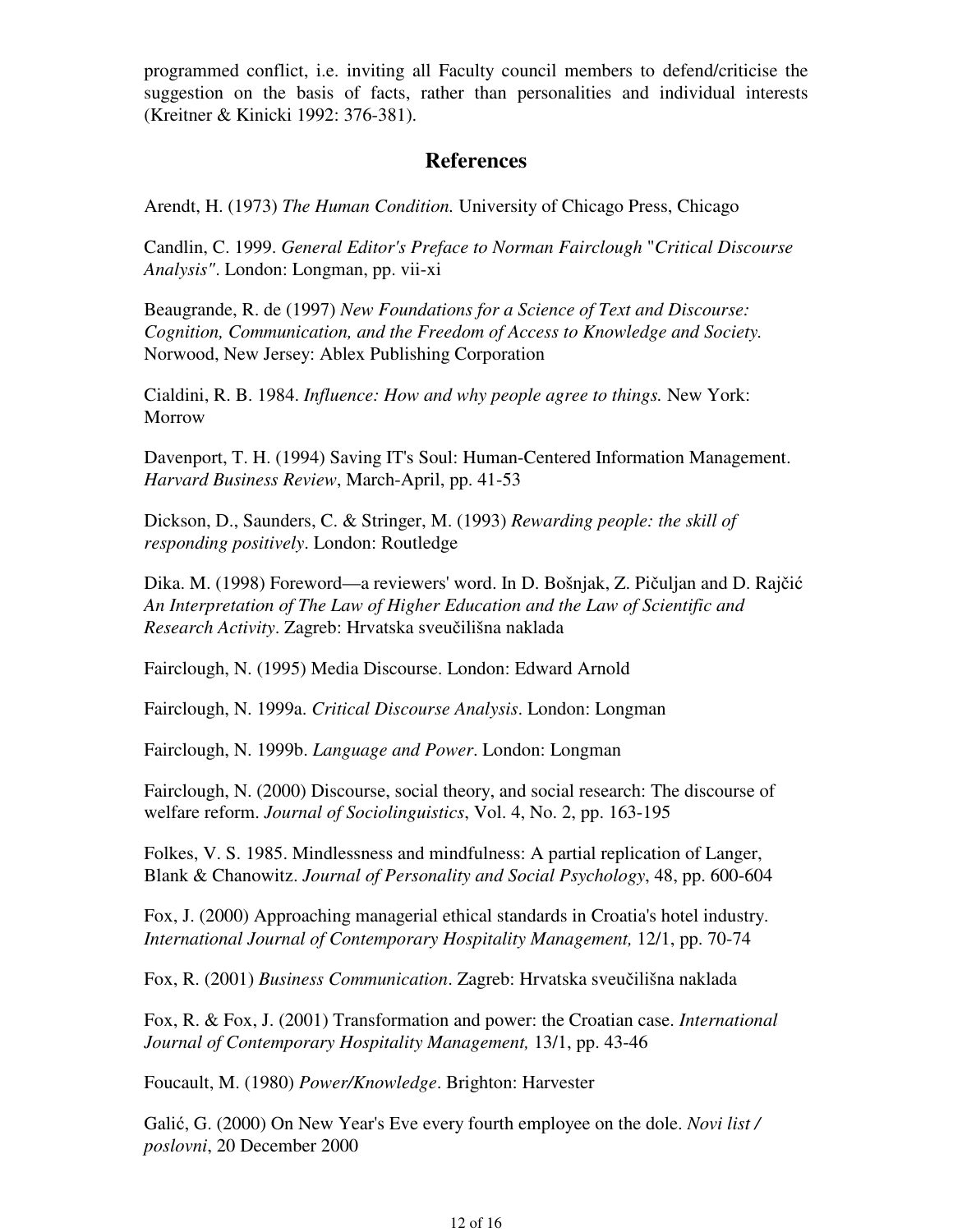Hawkins, E. (1984). *Awareness of Language: An Introduction*. CUP

Jackall, R. (1996) The Social Structure of Managerial Work. In Barry Castro (ed.) *Business & Society*, OUP

Kanter, R. 1977. *Men and Women of the Corporation*. New York: Basic Books

Kintsch, W. (1989) The representation of knowledge and the use of knowledge in discourse comprehension. In R. Dietrich and C Graumann (eds) *Language Processing in Social Context*. North Holland, Amsterdam, pp. 185-209

Kreitner, R. & Kinicki, A. 1992. *Organizational Behavior*, 2nd Edition. Burr Ridge, Illinois: IRWIN

Lakoff, G. and Johnson, M. (1980) *Metaphors We Live By.* Chicago and London: The University of Chicago Press

Ledić, J., Kovač, V. and Rafajac, B. (1998) Students' Position Regarding the Quality of the Teaching Process at the University. *Društvena istraživanja,* 4-5. pp. 619-637

Legge, K. 1995. *Human Resource Management: Rhetorics and Realities.* London: Macmillan Press Ltd.

Lomnitz, L. A. 1977. *Networks and Marginality*. Academic Press, New York

Marinković Škomrlj, E. (2000) Fundamental Academic Principles Destroyed. *Novi List*, 22. May 2000, p. 14

Matković, M. (2000) There are not many paupers in Croatia, but 80% of all citizens feel poor. *Vjesnik*, 20. September 2000, pp. 1, 5

Metts, S. (1989) An exploratory investigation of deception in close relationships. *Journal of Social and Personal Relationships*, 6, pp. 159-179

Ng, S. & Bradac, J. (1993) *Power in Language*. Newbury Park: SAGE Publications

Petty, R. E. & Cacioppo, J. T. (1986) *Communication and persuasion: Central and peripheral routes to attitude change.* New York: Springer Verlag

Redfern, W. (1989) *Clichés and Coinages*. Oxford: Basil Blackwell

Savitt, R. (1995) Critical Issues of Privatization: A Managerial Perspective. In R. Culpan & B. N. Kumar (eds.) *Transformation Management in Postcommunist Countries: Organisational Requirements for a Market Economy*, Westport: Quorum Books

Smith, N. and Vigor, H. (1991) People in Organizations. OUP

Srdoč, S. (2000) Our Management is Incompetent and Corrupt. *Novilist,* 22 May 2000, p. 5

Thompson, J. B. (1990) *Ideology and Modern Culture*. Cambridge: Polity Press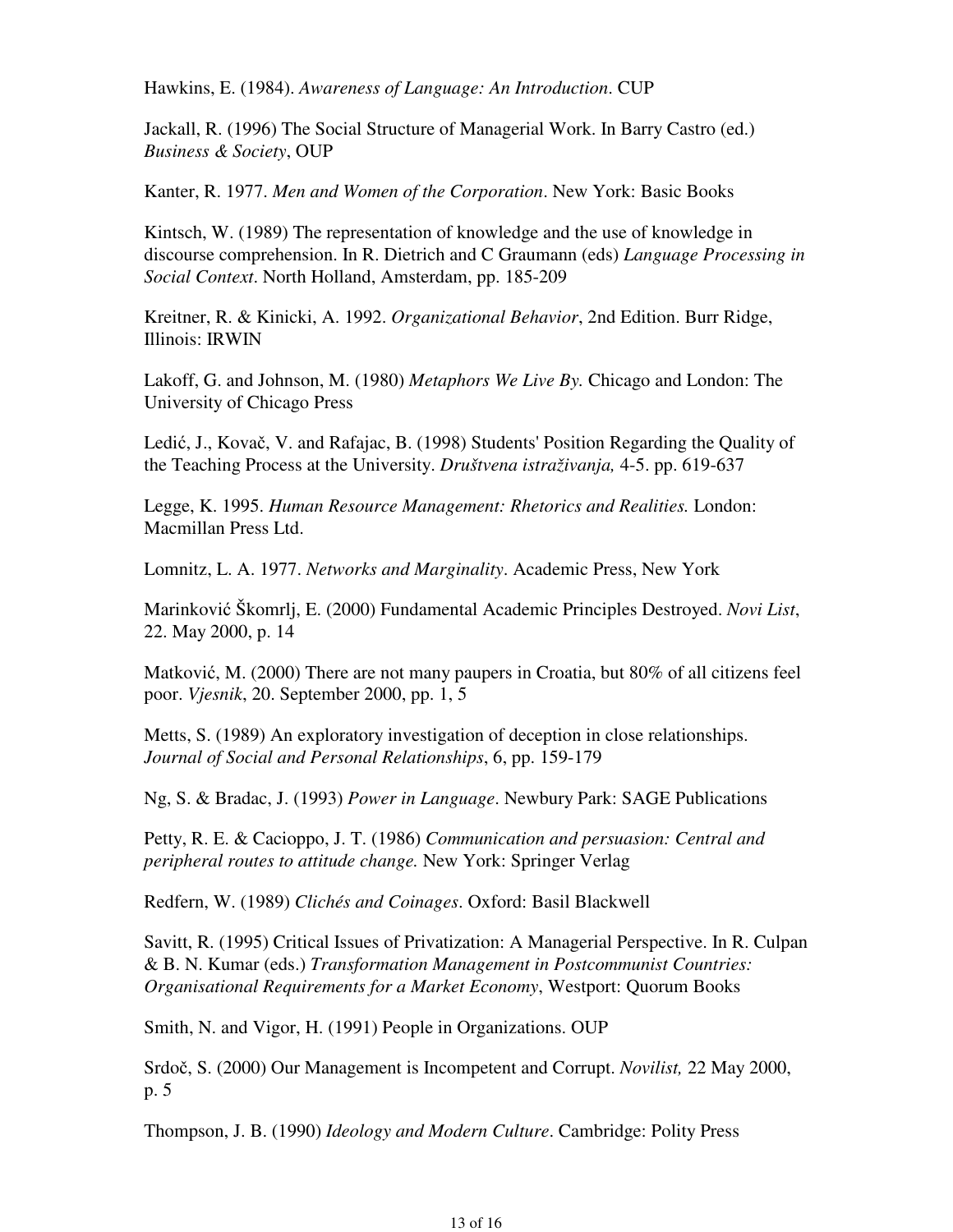Urry, J. 2000. *Sociology beyond Societies*. London: Routledge

van Dijk, T. A. (1996) Social cognition and discourse. In H. Giles and W. P: Robinson *Handbook of language and social psychology.* Chichester: John Wiley and Sons

## **About the Authors**

### **Renata Fox**

Faculty for Tourism and Hospitality Management University of Rijeka 51410 Opatija, POB 97, Croatia

Email: Renata.Fox@hika.hr Tel: ++385/51/292-633

Renata Fox (PhD, University of Zagreb, Croatia) is an assistant professor at the Faculty for Tourism and Hospitality Management. Her classroom teaching includes graduate courses in English for Management, German for Management and a postgraduate course in Business Communication. Dr. Fox has lead a project *Hotel & Tourism Management Education Development.* Her research interests lie in the area of communication, critical discourse analysis and cultural studies. She is the author of the book *Business Communication*, and has published in *English for Specific Purposes, The International Journal of Contemporary Hospitality Management* and *Revue de tourisme.*

### **John Fox**

Faculty for Tourism and Hospitality Management University of Rijeka 51410 Opatija, POB 97, Croatia

Email: john.fox@inet.hr Tel: ++385/51/292-633

John Fox (PhD, University of Zagreb, Croatia) is a senior lecturer at the Faculty for Tourism and Hospitality Management, Opatija, Croatia. He has taught English in a number of countries in transition, and has participated on professional courses for the tourist industry. Dr. Fox is co-author of two books: *What an Entrepreneur Should Know* and *Animation in Tourism.* He has conducted research in communication and behaviour in the hospitality industry. His findings have been published in *The International Journal of Contemporary Hospitality Management, Revue de tourisme* and in proceedings of international conferences.

### **Copyright 2002 by the** *Education Policy Analysis Archives*

The World Wide Web address for the *Education Policy Analysis Archives* is **epaa.asu.edu**

General questions about appropriateness of topics or particular articles may be addressed to the Editor, Gene V Glass, glass@asu.edu or reach him at College of Education, Arizona State University, Tempe, AZ 85287-2411. The Commentary Editor is Casey D. Cobb: casey.cobb@unh.edu .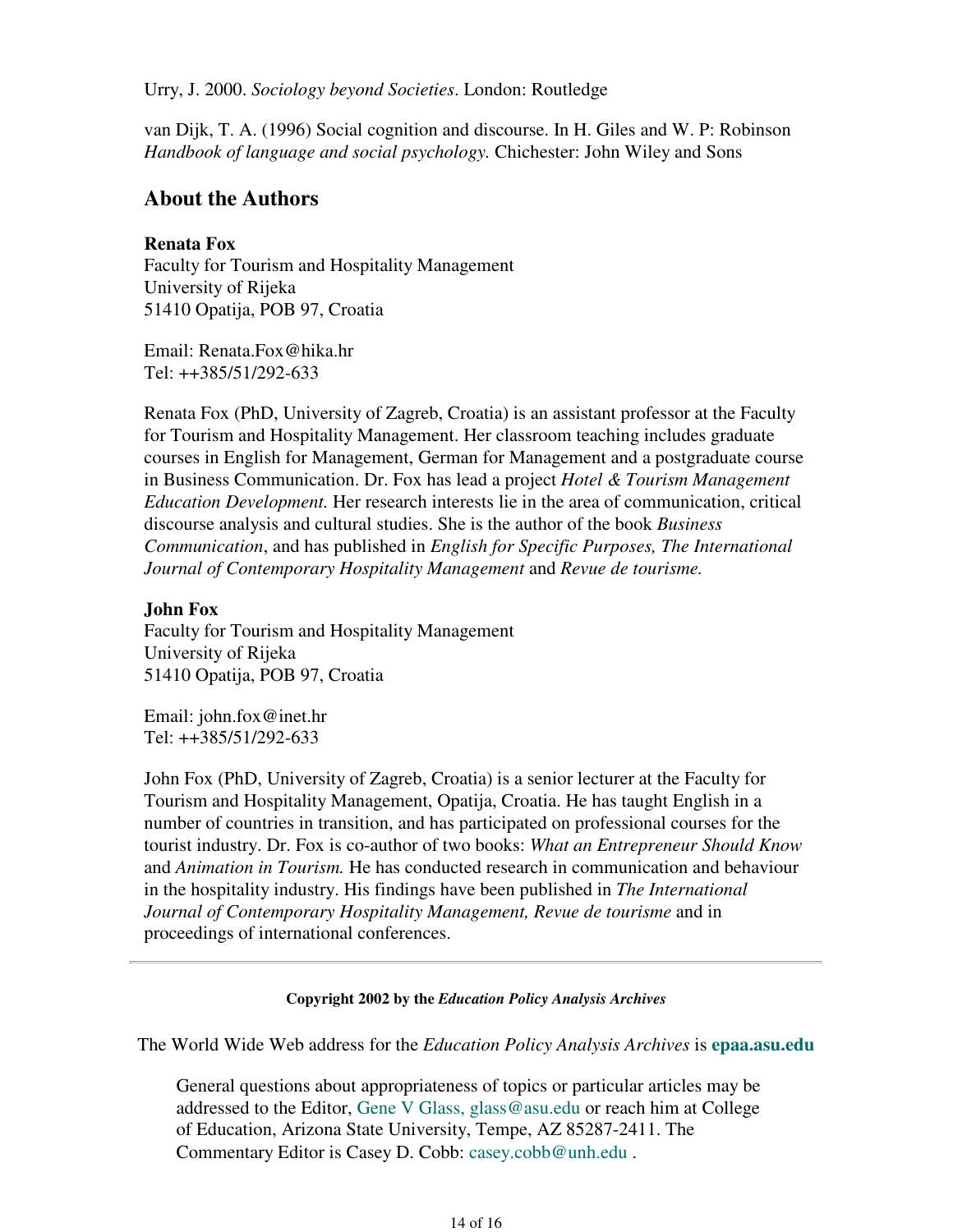## **EPAA Editorial Board**

Michael W. Apple University of Wisconsin

John Covaleskie Northern Michigan University

Sherman Dorn University of South Florida

Richard Garlikov hmwkhelp@scott.net

Alison I. Griffith York University

Ernest R. House University of Colorado

Craig B. Howley Appalachia Educational Laboratory

Daniel Kallós Umeå University

Thomas Mauhs-Pugh Green Mountain College

William McInerney Purdue University

Les McLean University of Toronto

Anne L. Pemberton apembert@pen.k12.va.us

Richard C. Richardson New York University

Dennis Sayers California State University—Stanislaus

Michael Scriven scriven@aol.com

Robert Stonehill U.S. Department of Education Greg Camilli Rutgers University

Alan Davis University of Colorado, Denver

Mark E. Fetler California Commission on Teacher Credentialing

Thomas F. Green Syracuse University

Arlen Gullickson Western Michigan University

Aimee Howley Ohio University

William Hunter University of Calgary

Benjamin Levin University of Manitoba

Dewayne Matthews Education Commission of the States

Mary McKeown-Moak MGT of America (Austin, TX)

Susan Bobbitt Nolen University of Washington

Hugh G. Petrie SUNY Buffalo

Anthony G. Rud Jr. Purdue University

Jay D. Scribner University of Texas at Austin

Robert E. Stake University of Illinois—UC

David D. Williams Brigham Young University

## **EPAA Spanish Language Editorial Board**

**Associate Editor for Spanish Language Roberto Rodríguez Gómez Universidad Nacional Autónoma de México**

roberto@servidor.unam.mx

Adrián Acosta (México) J. Félix Angulo Rasco (Spain)